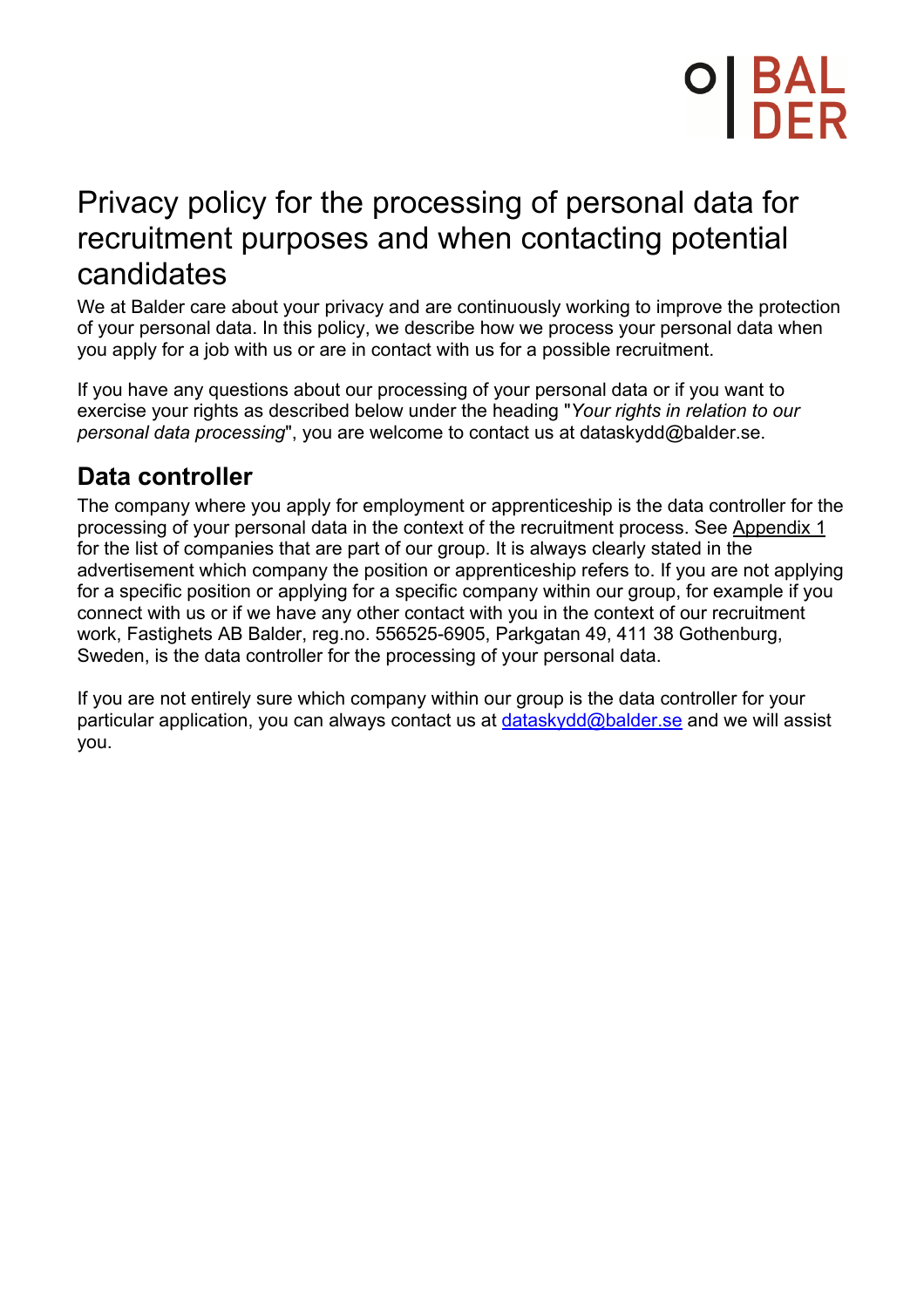## **Summary of our processing of your personal data**

The following is a summary of how we process your personal data. Further down in this document, you will find more detailed information. Click on the links below to jump to the detailed information.

- Data controller for the processing of your personal data.
- Where we get your personal data depends on how you came into contact with us and how you applied for a job with us. Usually we receive the personal data directly from you, but we also process personal data that we have received from your references, from social media, or from a recruitment agency we have used.
- We process several categories of your personal data, such as your name, contact details, and information in your personal letter and CV.
- We have compiled detailed information in tables below. This will give you a detailed description of our purposes, what personal data we process about you, our legal grounds, and our retention periods.
- We base our processing on various legal grounds, in some cases after a balancing of interests or based on your consent if you have given it.
- Your personal data is processed by us within the Balder Group. In order for us to conduct our recruitment work and process your job application, we may need to share your personal data with other companies in some situations, such as our IT suppliers and the company that provides our recruitment tool.
- Your personal data may be transferred outside the EU/EEA.
- You have certain rights in relation to our processing of your personal data, such as the possibility to complain to the Swedish Authority for Privacy Protection (IMY) and the possibility to obtain an extract from the register showing what personal data we process.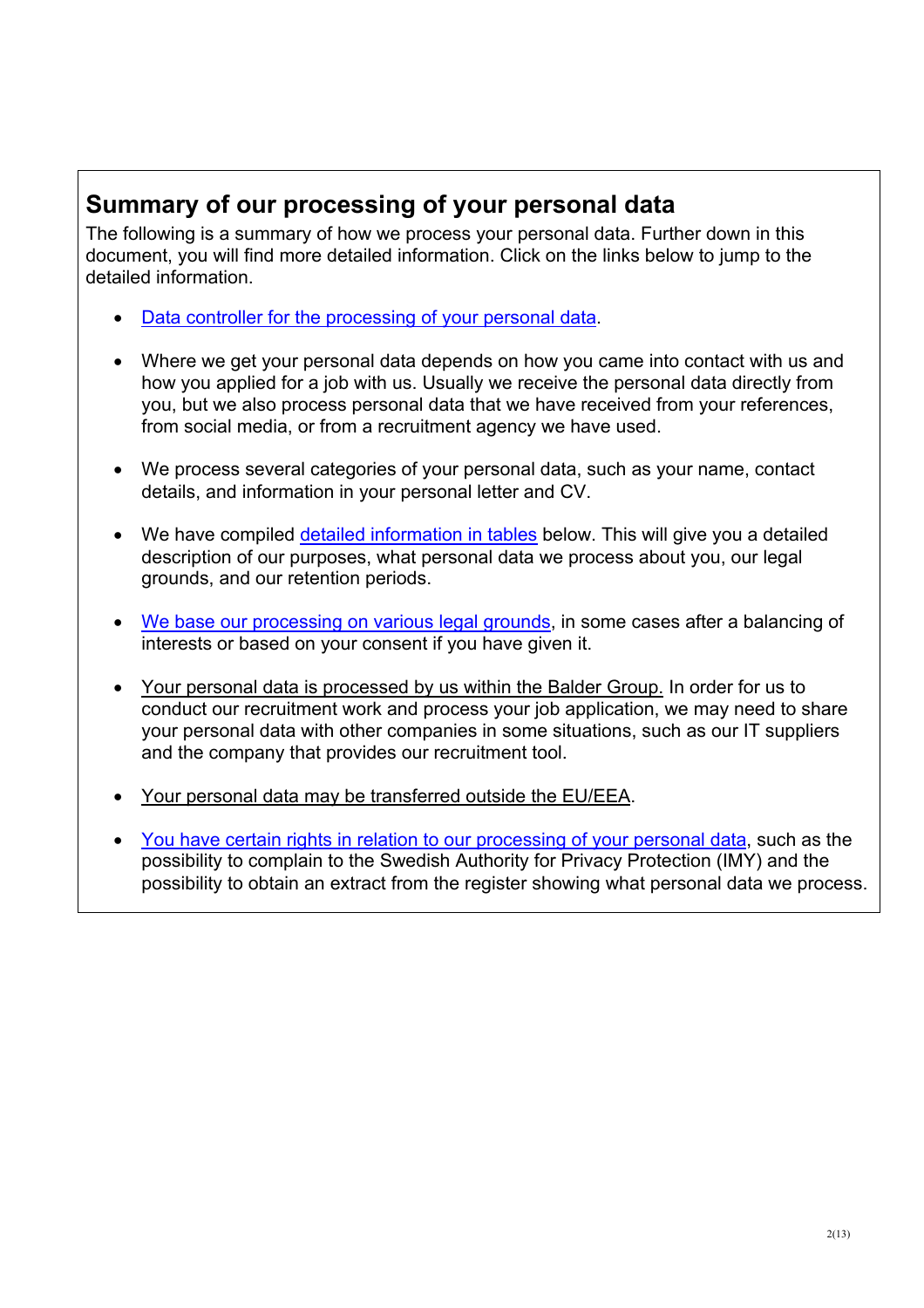## **Information about the processing of your personal data**

In the information and tables below, you can read more about what personal data we process about you, why we process your personal data, how long we save your personal data, and what lawful basis we have for our processing.

## **Before any recruitment process**

If we are in contact with you before you apply for a job, apprenticeship or similar with us, we will process the personal data you provide us through our communications. In some situations, we process your personal data when someone recommends you, when we connect on social media, if your LinkedIn profile seems interesting to us, or if we become interested in you as a candidate in some other way.

When you connect with us, you have the opportunity to submit references, so called "Recommendations". The people you list as references will be given the opportunity to recommend you for the position you are applying for. It is also possible for us to invite users to recommend you as a candidate. The information provided about you is stored in your profile.

If you choose to connect with us, we process your personal data that you provide us. You can also choose to give us access to your data via Facebook, LinkedIn, or other similar sources.

| When communicating with you      |                                                                                                                                                 |                                                                                                   |
|----------------------------------|-------------------------------------------------------------------------------------------------------------------------------------------------|---------------------------------------------------------------------------------------------------|
| <b>Purpose of the processing</b> | Personal data being processed                                                                                                                   | <b>Lawful basis</b>                                                                               |
| To communicate with you          | $\bullet$ Name<br>• Contact details<br>• Current place of work and title<br>• Other information you provide us,<br>such as education and skills | <b>Balancing of interests</b><br>Our legitimate interest in being able to<br>communicate with you |
|                                  |                                                                                                                                                 |                                                                                                   |

**Retention period:** During the time we are in communication with you.

In some situations, we will continue to process your personal data for a longer period of time in the manner described below, for example to protect our legal interests or if you have consented to continued processing.

| When someone recommends you or we become interested in your profile in some other way                          |                                                                                      |                                                                                                                      |
|----------------------------------------------------------------------------------------------------------------|--------------------------------------------------------------------------------------|----------------------------------------------------------------------------------------------------------------------|
| <b>Purpose of the processing</b>                                                                               | Personal data being processed                                                        | <b>Lawful basis</b>                                                                                                  |
| To communicate with you<br>To evaluate your profile and<br>match your profile with future<br>positions with us | $\bullet$ Name<br>• Contact details<br>• Current workplace, education,<br>and skills | <b>Balancing of interests</b><br>Our legitimate interest in<br>communicating with you and<br>evaluating your profile |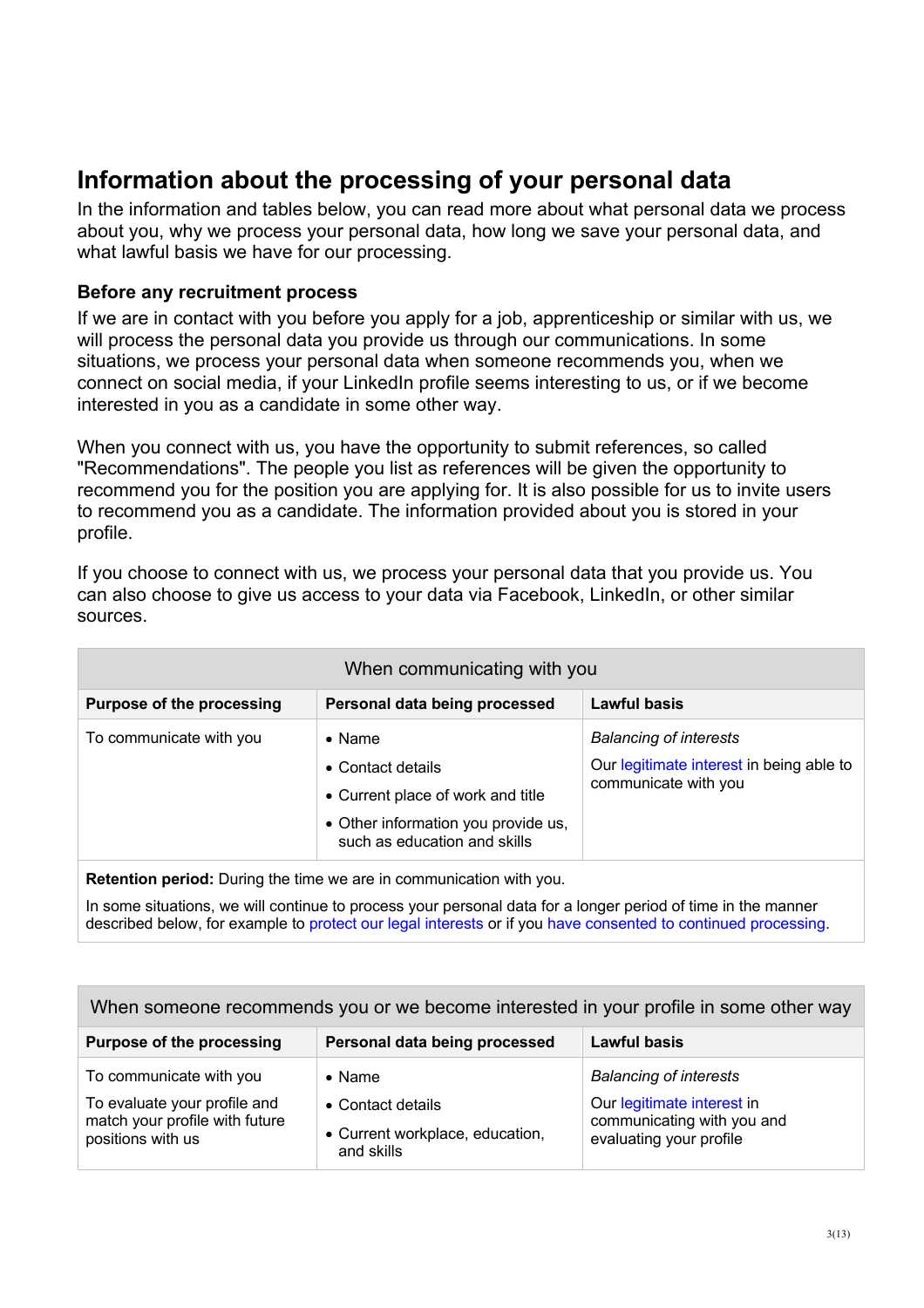**Retention period:** While we evaluate your profile and during the time we are in communication with you.

You will be given the opportunity to choose whether or not you want us to process your personal data. If you are interested in continuing communication with us, we will process your personal data in accordance with this policy. If you are not interested in continuing communication with us, we will delete your personal data and cease our processing for this purpose.

| When you use our Connect service                                                                           |                                                                                                                                                                                                                                                                                                                                                                                                                                    |                                                                                                                                               |
|------------------------------------------------------------------------------------------------------------|------------------------------------------------------------------------------------------------------------------------------------------------------------------------------------------------------------------------------------------------------------------------------------------------------------------------------------------------------------------------------------------------------------------------------------|-----------------------------------------------------------------------------------------------------------------------------------------------|
| <b>Purpose of the processing</b>                                                                           | Personal data being processed                                                                                                                                                                                                                                                                                                                                                                                                      | Lawful basis                                                                                                                                  |
| To communicate with you<br>and notify you of vacancies<br>To connect with you and<br>evaluate your profile | $\bullet$ Name<br>• Contact details<br>• Which area of work and location<br>interests you<br>• Your photograph and video if you<br>added it<br>• Other information you provide us,<br>such as driving licence data<br>• Information from the platforms you<br>grant us access to, such as<br>Facebook or LinkedIn<br>• Information from your<br>"Recommendations" and others who<br>recommend you for a position with<br><b>US</b> | <b>Balancing of interests</b><br>Our legitimate interest in being able to<br>communicate and connect with you<br>and to evaluate your profile |

**Retention period:** We save your personal data for six months.

If you choose to deregister from our connect service, we will delete your personal data and cease our processing.

In some situations, we will continue to process your personal data for a longer period of time in the manner described below, for example in the context of a recruitment process, to protect our legal interests or if you have consented to continued processing.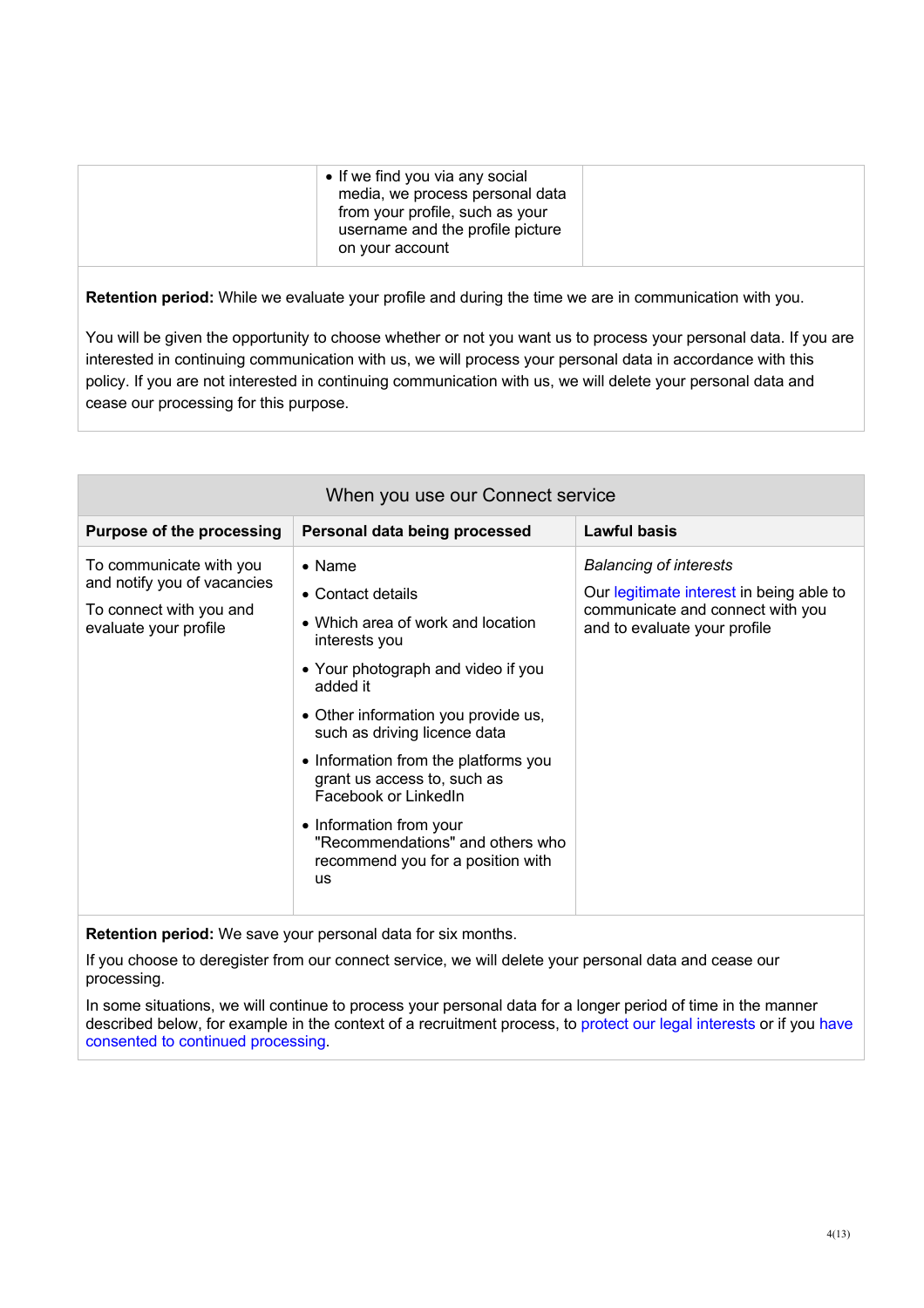#### **Registration of unsolicited application, application for a specific position and application for apprenticeship and degree projects**

When you apply for a particular position or register an unsolicited application on our website, you provide us with certain personal data. The same applies if you are applying for an apprenticeship with us or want to write your degree project with us. You also have the option to import personal data from other sites you use, such as LinkedIn and Facebook, into your application.

In some cases, we receive your personal data from a recruitment company we have engaged. The personal data we receive about you is that which you yourself have provided to the recruitment company. When the recruitment company processes your personal data, it is independently responsible for the personal data processing. You can obtain information from each respective recruitment company on how they process your personal data. We process your personal data to process your application and to ensure that we hire a person who is qualified for a particular position and to match your profile with a position with us.

When you apply for a job with us, you will have the opportunity to give your consent to answering some questions about yourself. These questions are part of an automated selection process. If you consent to answer these questions, you consent to us processing personal data about you in the form of the answers you provide to the questions. We process your personal data to evaluate certain personal aspects and to analyse your work capacity and reliability. These selection questions are part of the selection process during the recruitment. If you meet the requirements we have set for job applicants, you will proceed in the recruitment process. You have the right to object to this processing of your personal data and you have the right to withdraw your consent.

When you register an application with us, you have the opportunity to provide references, socalled "Recommendations". The people you list as references will be given the opportunity to recommend you for the position you are applying for. It is also possible for us to invite users to recommend you as a candidate. The information provided about you is stored in your profile.

After you have applied for a job with us, we will send you a survey to follow up and evaluate the quality of our recruitment work. Participation in the survey is voluntary.

We will only process your personal identity number if you have provided it yourself and when it is clearly justified considering the purpose of the processing and when it is important for us to be able to make a secure identification.

| Selection questions                                                                                         |                                                                                                                 |                     |
|-------------------------------------------------------------------------------------------------------------|-----------------------------------------------------------------------------------------------------------------|---------------------|
| <b>Purpose of the processing</b>                                                                            | Personal data being processed                                                                                   | <b>Lawful basis</b> |
| To process your application,<br>evaluate your profile, and<br>match your profile with a<br>position with us | $\bullet$ Name<br>• Contact details<br>• The information provided in the<br>answers to the selection questions, | Your consent        |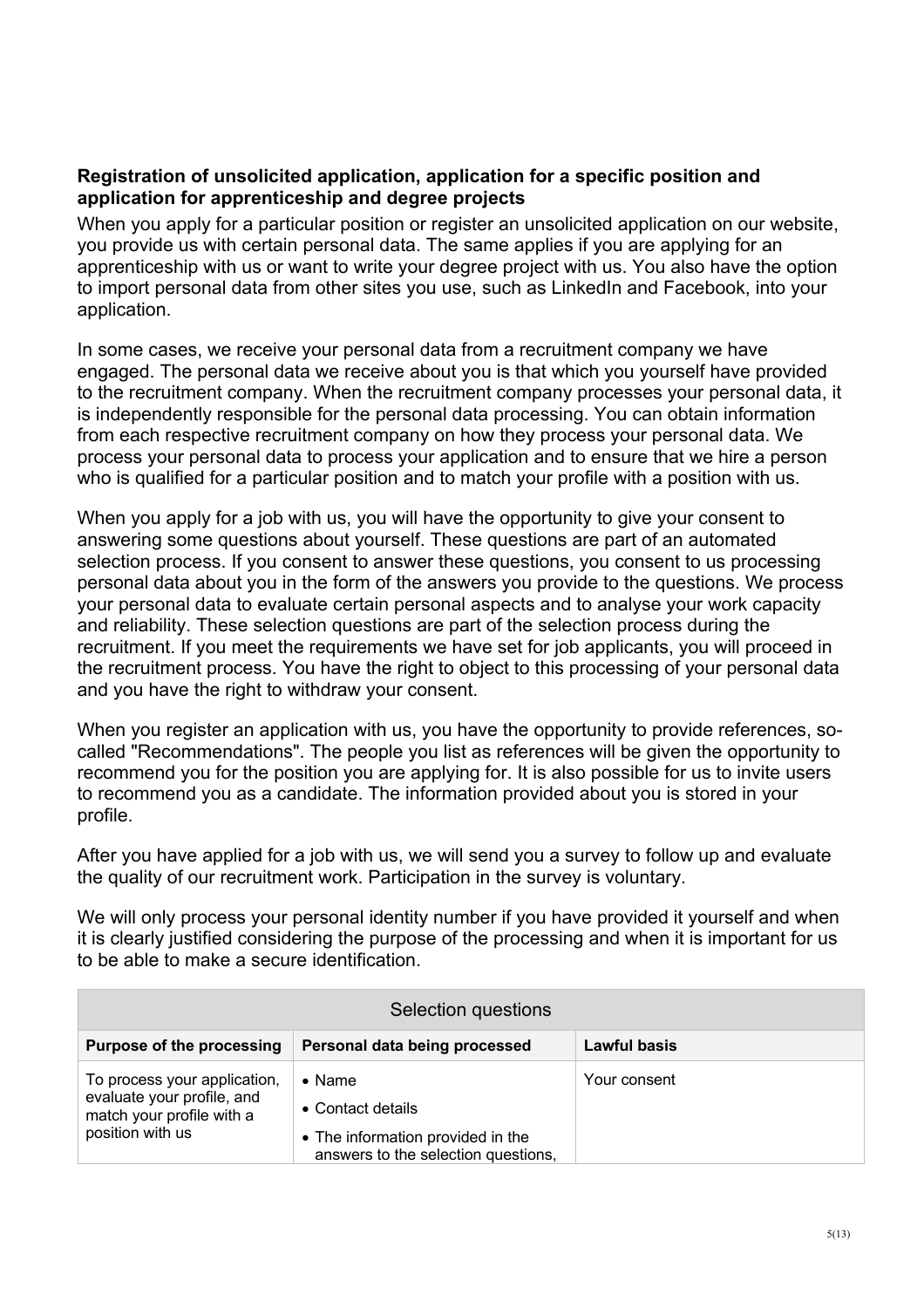| such as driving licence qualifications<br>and language skills |  |
|---------------------------------------------------------------|--|
|                                                               |  |

**Retention period:** We save your personal data throughout the recruitment process

In some situations, we will continue to process your personal data for a longer period of time in the manner described below, for example to protect our legal interests

| When you register an unsolicited application                                                                      |                                                                                                                                                                                                                                                                                                                                                                                                                                                                                                                                                                                                                                                               |                                                                                                                                                                                                                                                  |
|-------------------------------------------------------------------------------------------------------------------|---------------------------------------------------------------------------------------------------------------------------------------------------------------------------------------------------------------------------------------------------------------------------------------------------------------------------------------------------------------------------------------------------------------------------------------------------------------------------------------------------------------------------------------------------------------------------------------------------------------------------------------------------------------|--------------------------------------------------------------------------------------------------------------------------------------------------------------------------------------------------------------------------------------------------|
| <b>Purpose of the processing</b>                                                                                  | Personal data being processed                                                                                                                                                                                                                                                                                                                                                                                                                                                                                                                                                                                                                                 | <b>Lawful basis</b>                                                                                                                                                                                                                              |
| To process your application,<br>evaluate your profile, and<br>match your profile with future<br>positions with us | • Name<br>• Contact details<br>• Information from your CV, cover<br>letter, certificates, and other<br>documents that you add to your<br>application<br>• Your photograph and video if you<br>added it<br>• Your personal identity number if you<br>have provided it<br>• Your login details for our Job<br><b>Application Management System</b><br>• Data from social media, such as<br>your LinkedIn profile, if you have<br>chosen to import your data from<br>there<br>• Information from your<br>"Recommendations" and others who<br>recommend you for a position with<br><b>US</b><br>• Other information you have chosen<br>to add to your application | <b>Balancing of interests</b><br>Our legitimate interest in administering<br>and evaluating your profile and<br>application<br>We process your personal identity<br>number only when it is clearly justified<br>by the purpose of the processing |

**Retention period:** We save your personal data for six months after you registered your application.

If you withdraw your application, we will delete your personal data and cease processing it for this purpose.

With your consent, we will save your data for two years in accordance with the information under the heading "Future job opportunities" below.

When you apply for a specific position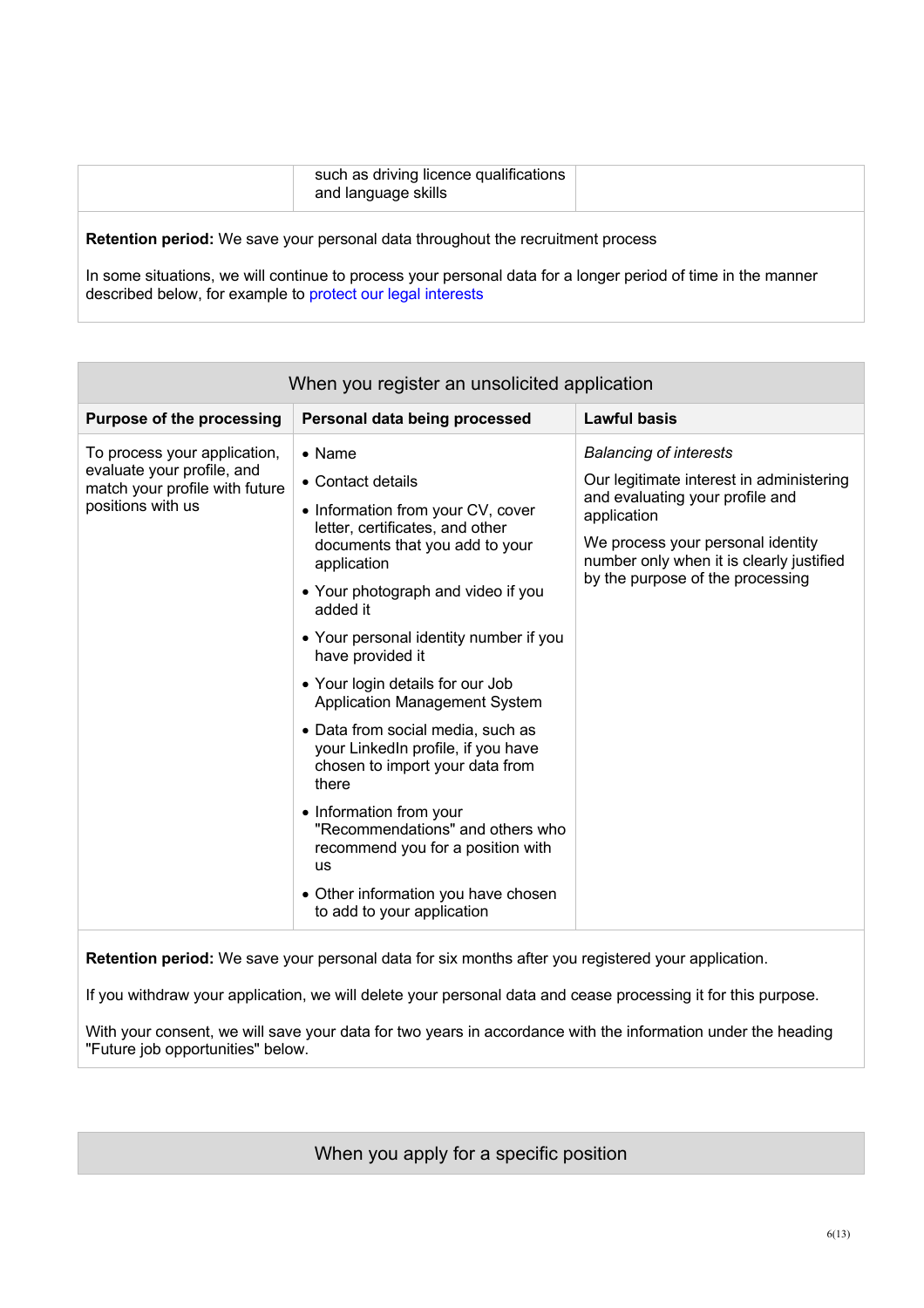| <b>Purpose of the processing</b>                            | Personal data being processed                                                                                       | Lawful basis                                                                  |
|-------------------------------------------------------------|---------------------------------------------------------------------------------------------------------------------|-------------------------------------------------------------------------------|
| To process your application                                 | $\bullet$ Name                                                                                                      | <b>Balancing of interests</b>                                                 |
| and evaluate your profile,<br>and match your profile with a | • Contact details                                                                                                   | Our legitimate interest in administering                                      |
| position with us                                            | • Information from your CV, cover                                                                                   | and evaluating your profile and<br>application                                |
|                                                             | letter, certificates, and other<br>documents that you add to your<br>application                                    | We process your personal identity<br>number only when it is clearly justified |
|                                                             | • Your photograph and video if you<br>added it                                                                      | by the purpose of the processing                                              |
|                                                             | • Your personal identity number if you<br>have provided it                                                          |                                                                               |
|                                                             | • Your login details for our Job<br><b>Application Management System</b>                                            |                                                                               |
|                                                             | • Data from social media, such as<br>your LinkedIn profile, if you have<br>chosen to import your data from<br>there |                                                                               |
|                                                             | • Information from your<br>"Recommendations" and others who<br>recommend you for a position with<br>us              |                                                                               |
|                                                             | • Other information you have chosen<br>to add to your application                                                   |                                                                               |

**Retention period:** Personal data that we process for the purpose of processing your application for a specific position is generally saved throughout the recruitment process.

If you withdraw your application, we will delete your personal data and cease processing it for this purpose.

With your consent, we will save your data for two years in accordance with the information under the heading "Future job opportunities" below.

| When you apply for apprenticeship and degree project     |                                                                                                                                                                                                                                                        |                                                                                                                                                                                                                                                  |
|----------------------------------------------------------|--------------------------------------------------------------------------------------------------------------------------------------------------------------------------------------------------------------------------------------------------------|--------------------------------------------------------------------------------------------------------------------------------------------------------------------------------------------------------------------------------------------------|
| <b>Purpose of the processing</b>                         | Personal data being processed                                                                                                                                                                                                                          | <b>Lawful basis</b>                                                                                                                                                                                                                              |
| To process your application<br>and evaluate your profile | $\bullet$ Name<br>• Contact details<br>• Information about your preferences<br>regarding apprenticeship and<br>degree project<br>• Information from your CV, cover<br>letter, certificates, and other<br>documents that you add to your<br>application | <b>Balancing of interests</b><br>Our legitimate interest in administering<br>and evaluating your profile and<br>application<br>We process your personal identity<br>number only when it is clearly justified<br>by the purpose of the processing |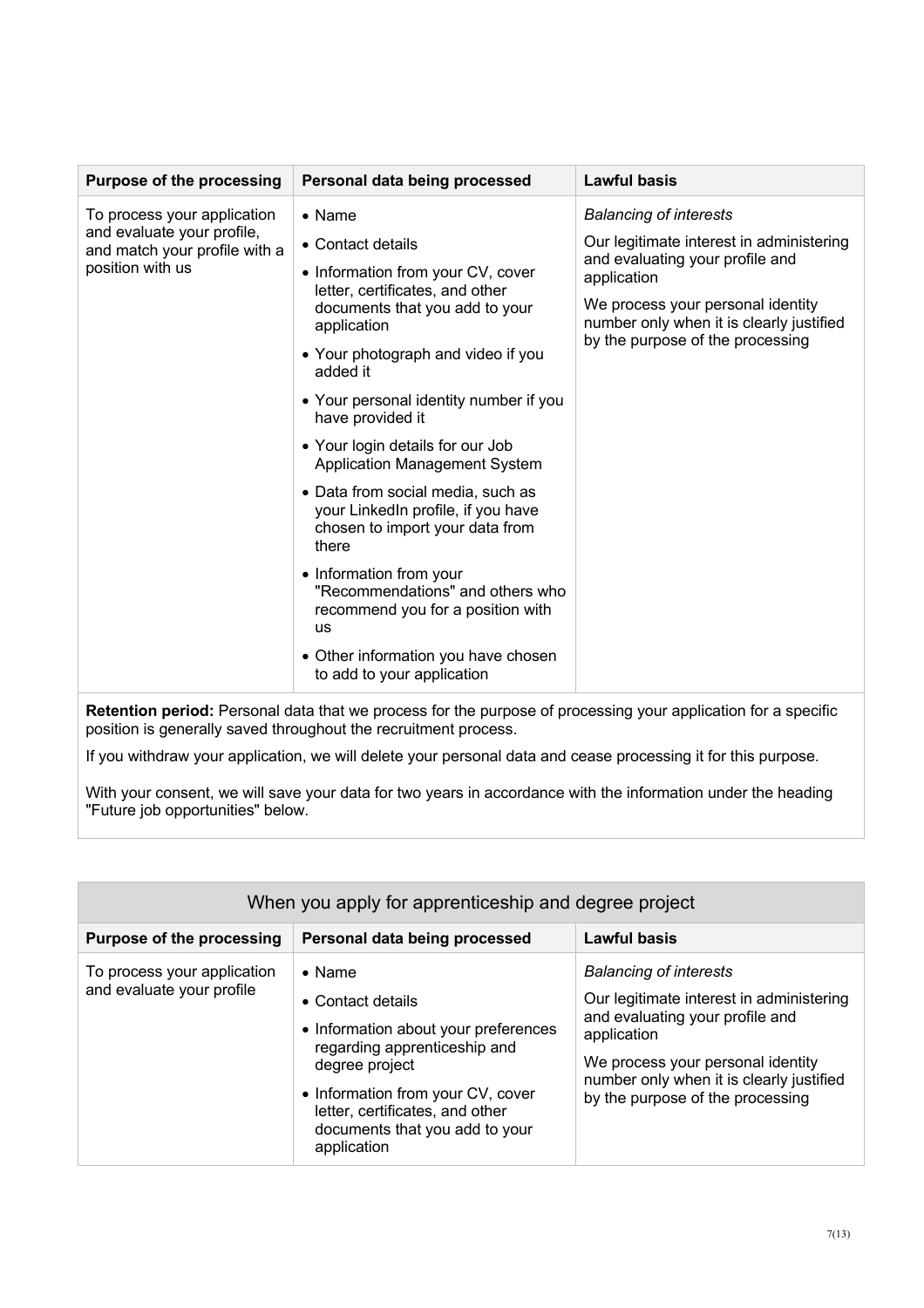| • Your photograph and video if you<br>added it                                                                      |  |
|---------------------------------------------------------------------------------------------------------------------|--|
| • Your personal identity number if you<br>have provided it                                                          |  |
| • Your login details for our Job<br><b>Application Management System</b>                                            |  |
| • Data from social media, such as<br>your LinkedIn profile, if you have<br>chosen to import your data from<br>there |  |
| • Other information you have chosen<br>to add to your application                                                   |  |

**Retention period:** We save your personal data for one year after you registered your application.

If you withdraw your application, we will delete your personal data and cease processing it for this purpose.

With your consent, we will save your data for two years in accordance with the information under the heading "Future job opportunities" below.

#### **During the recruitment process**

During the recruitment process, we process your personal data to evaluate your application and to match your profile with a position with us. If you complete any problem-solving tests during the recruitment process, we will also process your test results.

If you proceed in the recruitment process, we will process personal data obtained during interviews with you or through documents you provide us with to complete your application. We will also process such personal data that we receive from your references, such as information about you as a person, how you perform your job duties, your qualifications, and whether your references recommend you for the position. In the recruitment process for certain types of positions with us, we will also conduct a background check, such as checking your criminal record.

| Recruitment process                                                                            |                                                                                                                                                              |                                                                                                                             |
|------------------------------------------------------------------------------------------------|--------------------------------------------------------------------------------------------------------------------------------------------------------------|-----------------------------------------------------------------------------------------------------------------------------|
| <b>Purpose of the processing</b>                                                               | Personal data being processed                                                                                                                                | Lawful basis                                                                                                                |
| To process and evaluate your<br>application and to match your<br>profile to a position with us | $\bullet$ Name<br>• Contact details<br>• Information from your CV, cover<br>letter, certificates, and other<br>documents that you add to your<br>application | <b>Balancing of interests</b><br>Our legitimate interest in administering<br>and evaluating your profile and<br>application |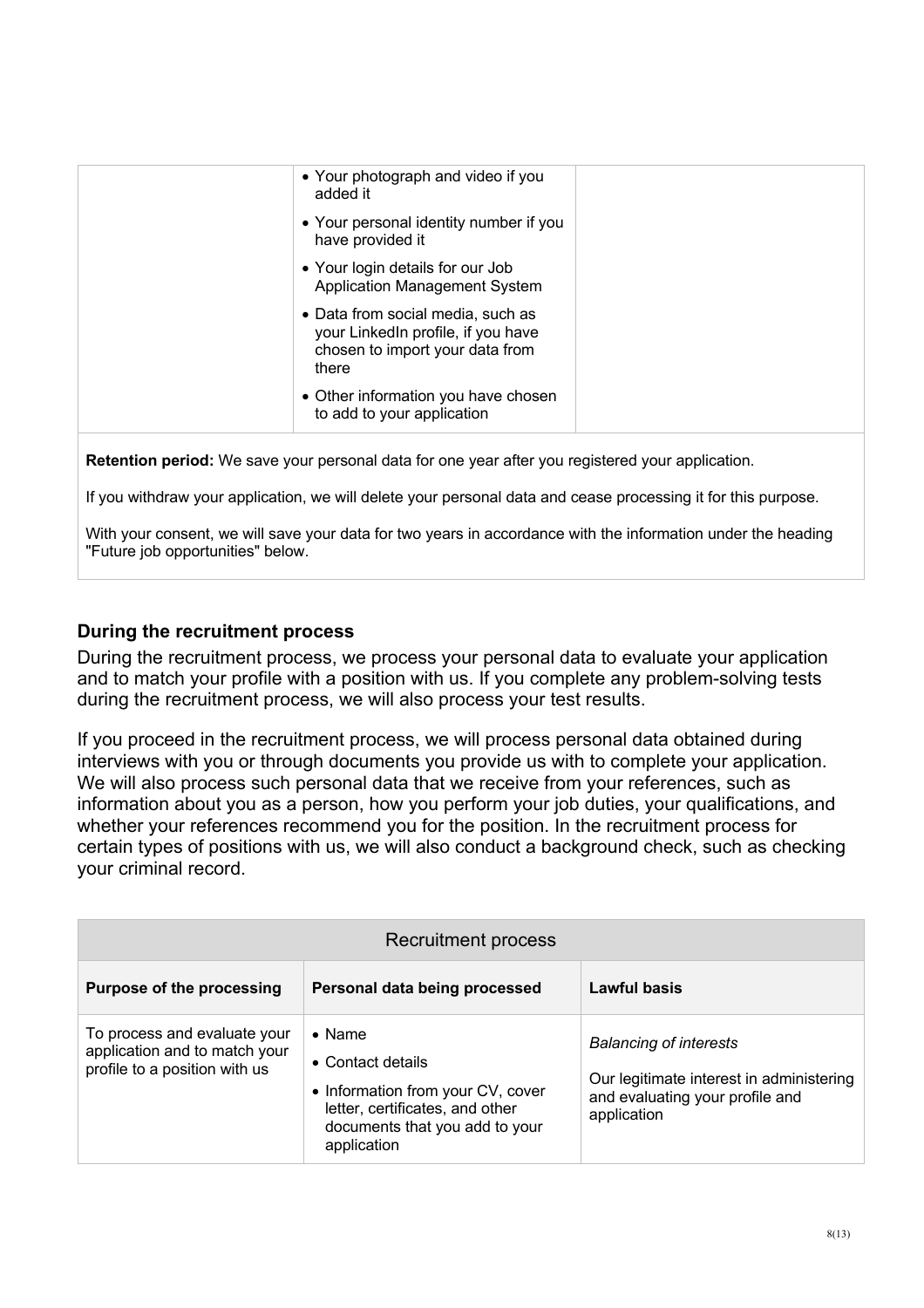|                                                                                       | • Your photograph and video if you<br>added it                                                                      | We process your personal identity<br>number only when it is clearly justified<br>by the purpose of the processing |
|---------------------------------------------------------------------------------------|---------------------------------------------------------------------------------------------------------------------|-------------------------------------------------------------------------------------------------------------------|
|                                                                                       | • Your personal identity number if<br>you have provided it                                                          |                                                                                                                   |
|                                                                                       | • Your login details for our Job<br><b>Application Management System</b>                                            |                                                                                                                   |
|                                                                                       | • Data from social media, such as<br>your LinkedIn profile, if you have<br>chosen to import your data from<br>there |                                                                                                                   |
|                                                                                       | • Other information you have chosen<br>to add to your application                                                   |                                                                                                                   |
| To process and analyse the<br>results of your problem-                                | • The personal data obtained about<br>you during the tests you take                                                 | <b>Balancing of interests</b>                                                                                     |
| solving tests                                                                         |                                                                                                                     | Our legitimate interest in assessing<br>your suitability for a particular position                                |
| To evaluate your profile and<br>application, we will, if                              | • Date of your criminal record check                                                                                | <b>Balancing of interests</b>                                                                                     |
| necessary, carry out a<br>background check in the form<br>of a criminal records check |                                                                                                                     | Our legitimate interest in assessing<br>your suitability for a particular position                                |

**Retention period:** Personal data that we process for the purpose of processing your application for a specific position is generally saved throughout the recruitment process.

If you withdraw your application during the recruitment process, we will delete your personal data and cease processing it for this purpose. The same applies if you are not considered for the specific position.

In some situations, we will process your personal data for a longer period of time in the manner described below, for example to protect our legal interests or if you have consented to continued processing. You can read more about this below.

Checking your criminal record means that we only look at the excerpt you present to us. After that, only the information that we have checked the extract and the date of the check are processed.

| Survey                                                             |                                                                |                                                                                                                                      |  |  |
|--------------------------------------------------------------------|----------------------------------------------------------------|--------------------------------------------------------------------------------------------------------------------------------------|--|--|
| <b>Purpose of the processing</b>                                   | Personal data being processed                                  | Lawful basis                                                                                                                         |  |  |
| Investigate and evaluate our<br>recruitment activities             | $\bullet$ Name<br>• Contact details<br>• Your survey responses | <b>Balancing of interests</b><br>Our legitimate interest in following up,<br>evaluating, and improving our<br>recruitment activities |  |  |
| Retention period: The data is automatically deleted after one year |                                                                |                                                                                                                                      |  |  |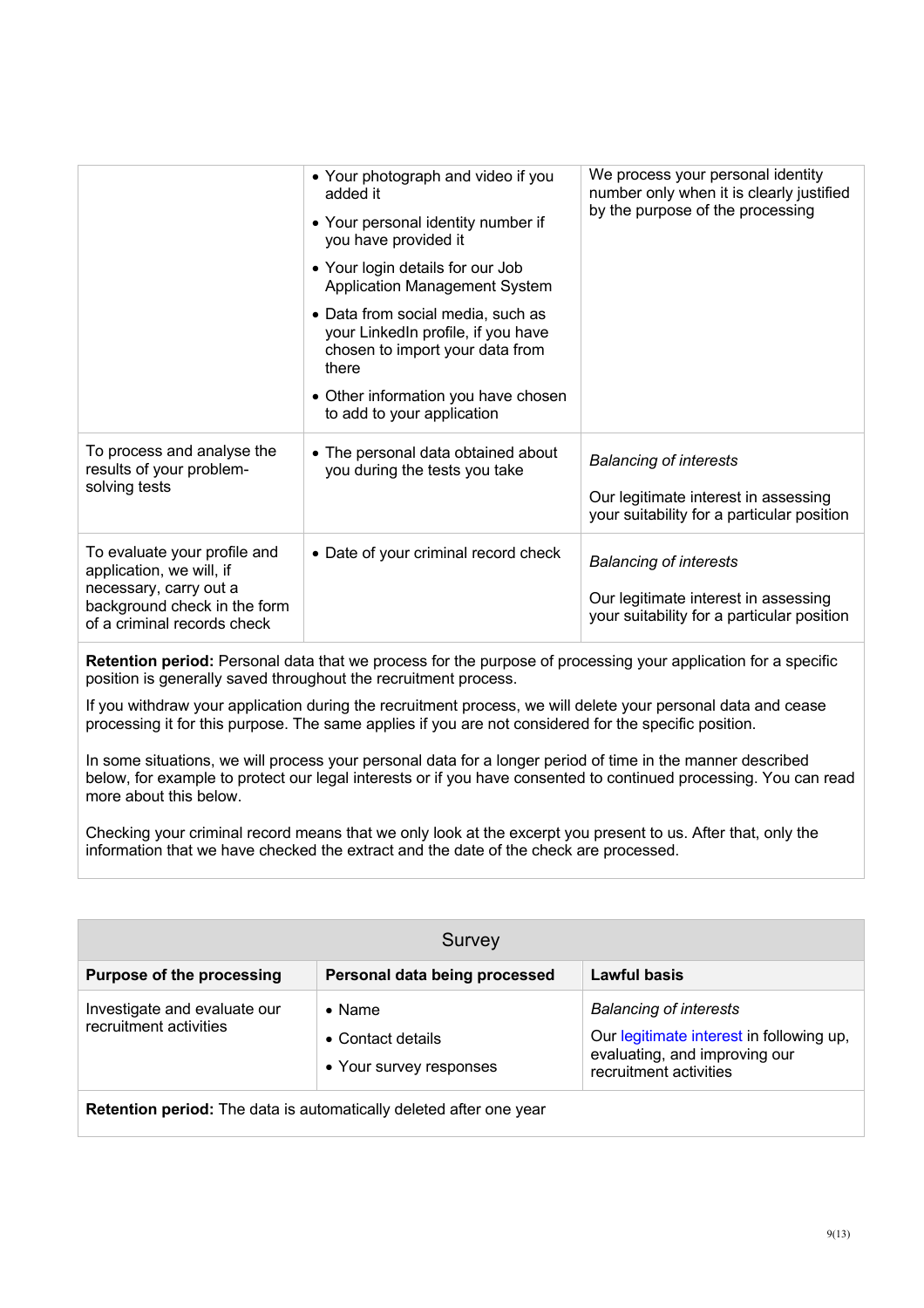#### **Future job opportunities and other personal data processing after a concluded recruitment process**

You can give your consent to our continued processing of your personal data in order to match your profile with future positions with us.

To protect our legal interests in the event of a discrimination dispute, we save your personal data after the recruitment procedure has ended. This is only applicable if you have progressed from the first selection of candidates.

**Retention period:** If you consent, we will process your personal data for one year or until you withdraw your consent.

| To protect our legal interests in the event of a discrimination dispute             |                                                                          |                               |  |
|-------------------------------------------------------------------------------------|--------------------------------------------------------------------------|-------------------------------|--|
| <b>Purpose of the processing</b>                                                    | Personal data being processed                                            | Lawful basis                  |  |
| To protect our legal interests<br>and present evidence in the<br>event of a dispute | $\bullet$ Name<br>• Contact details<br>• Information from your CV, cover | <b>Balancing of interests</b> |  |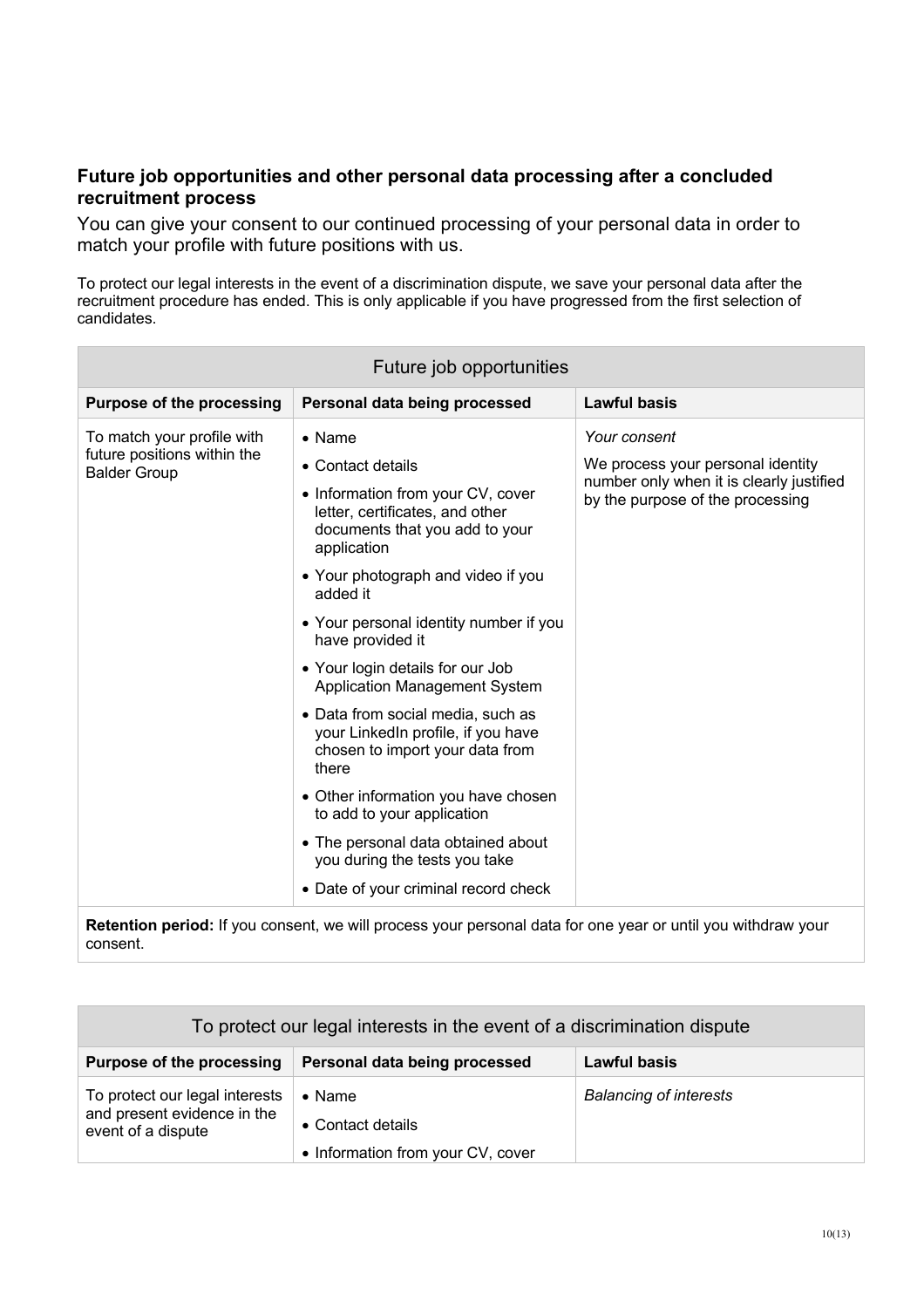| letter, certificates, and other<br>documents that you add to your<br>application                                    | Our legitimate interest in defending our<br>legal interests and presenting evidence<br>in the event of a dispute  |
|---------------------------------------------------------------------------------------------------------------------|-------------------------------------------------------------------------------------------------------------------|
| • Your photograph and video if you<br>added it                                                                      | We process your personal identity<br>number only when it is clearly justified<br>by the purpose of the processing |
| • Your personal identity number if you<br>have provided it                                                          |                                                                                                                   |
| • Your login details for our Job<br>Application Management System                                                   |                                                                                                                   |
| • Data from social media, such as<br>your LinkedIn profile, if you have<br>chosen to import your data from<br>there |                                                                                                                   |
| • Other information you have chosen<br>to add to your application                                                   |                                                                                                                   |
| • The personal data obtained about<br>you during the tests you take                                                 |                                                                                                                   |
| • Date of your criminal record check                                                                                |                                                                                                                   |
|                                                                                                                     |                                                                                                                   |

**Retention period:** We save your personal data for two years and two months after the recruitment process has ended. In the event of a discrimination dispute with you, we will save your personal data until the dispute is finally settled.

## **On what legal basis do we process your personal data?**

As stated above, in certain situations we process your personal data based on the balancing of interests. The balancing of interests means that we process your personal data when the processing is necessary for purposes related to our legitimate interests. Our legitimate interests will only constitute a lawful basis for the processing of your personal data if your interests and fundamental rights and freedoms do not outweigh our legitimate interests.

*If you would like to know more about how we have made this assessment or object to it, you are welcome to contact us at the contact details provided above.*

In certain situations, we process your personal data after you have given your consent to the processing. These situations are described above and you can withdraw your consent at any time. If you withdraw all or part of your consent, we will cease processing for that purpose.

## **Who has access to your personal data?**

We share your personal information with companies within our group and with our partners and suppliers in the manner described below.

• When you are interested in a position with a company in our group, we share your personal data with that company to process your application. The company processing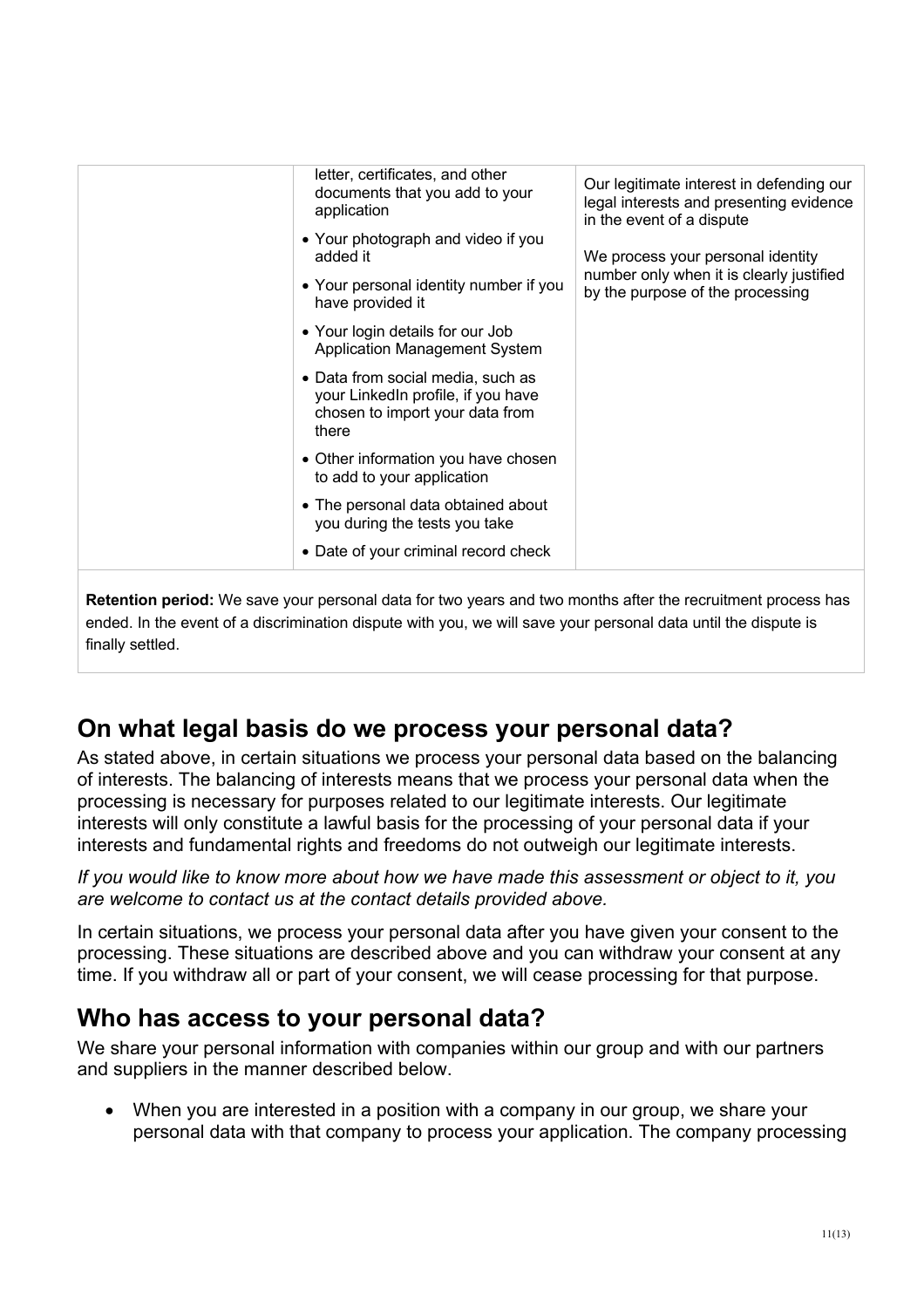your application is the independent data controller for the processing of your personal data. See Appendix 1 for a list of the companies that are part of our Group.

- We use a recruitment tool that processes your personal data on our behalf and according to our instructions.
- When you use our social media to communicate with us, the site you visit will also process your personal data (e.g. Facebook or LinkedIn).
- To have a functioning IT system and to conduct our business efficiently, we share your personal data with our IT suppliers, who process your personal data on our behalf and according to our instructions.

*If you would like more information about how we share your personal data, you are welcome to contact us at the contact details provided above.*

## **Processing of your personal data outside the EU/EEA**

The recruitment tools and IT suppliers we use may transfer personal data outside the EU/EEA. This is done if the transfer is supported by the EU General Data Protection Regulation (GDPR). This means that the transfer can be based on, for example, European Commission decisions or standard contractual clauses with additional security measures.

*If you would like more information about how your personal data is processed outside the EU/EEA, you are welcome to contact us at the contact details provided at the beginning of this Privacy Policy.*

## **Your rights in relation to our personal data processing**

You have certain rights in relation to our processing of your personal data. To exercise your rights, you are welcome to contact us. Our contact details are provided at the beginning of this policy.

## **Right of access**

You have the right to receive confirmation of whether we process your personal data and the right to access information about how the personal data is processed, such as the purposes of the processing and what categories of personal data the processing applies to. You also have the right to a copy of the personal data we process about you.

## **Right to rectification and right to object to processing**

You have the right to have inaccurate personal data corrected without undue delay (for example, if you have changed telephone number) and the right to have incomplete personal data supplemented.

You can object to personal data processing based on a balancing of interests at any time. If we can demonstrate that our legitimate interests in the processing outweigh your interests and fundamental rights and freedoms or if our processing is for the determination, exercise, or defence of legal claims, we may continue our processing despite your objection.

## **Right to erasure (right to be forgotten)**

You have the right to request erasure of your personal data if: